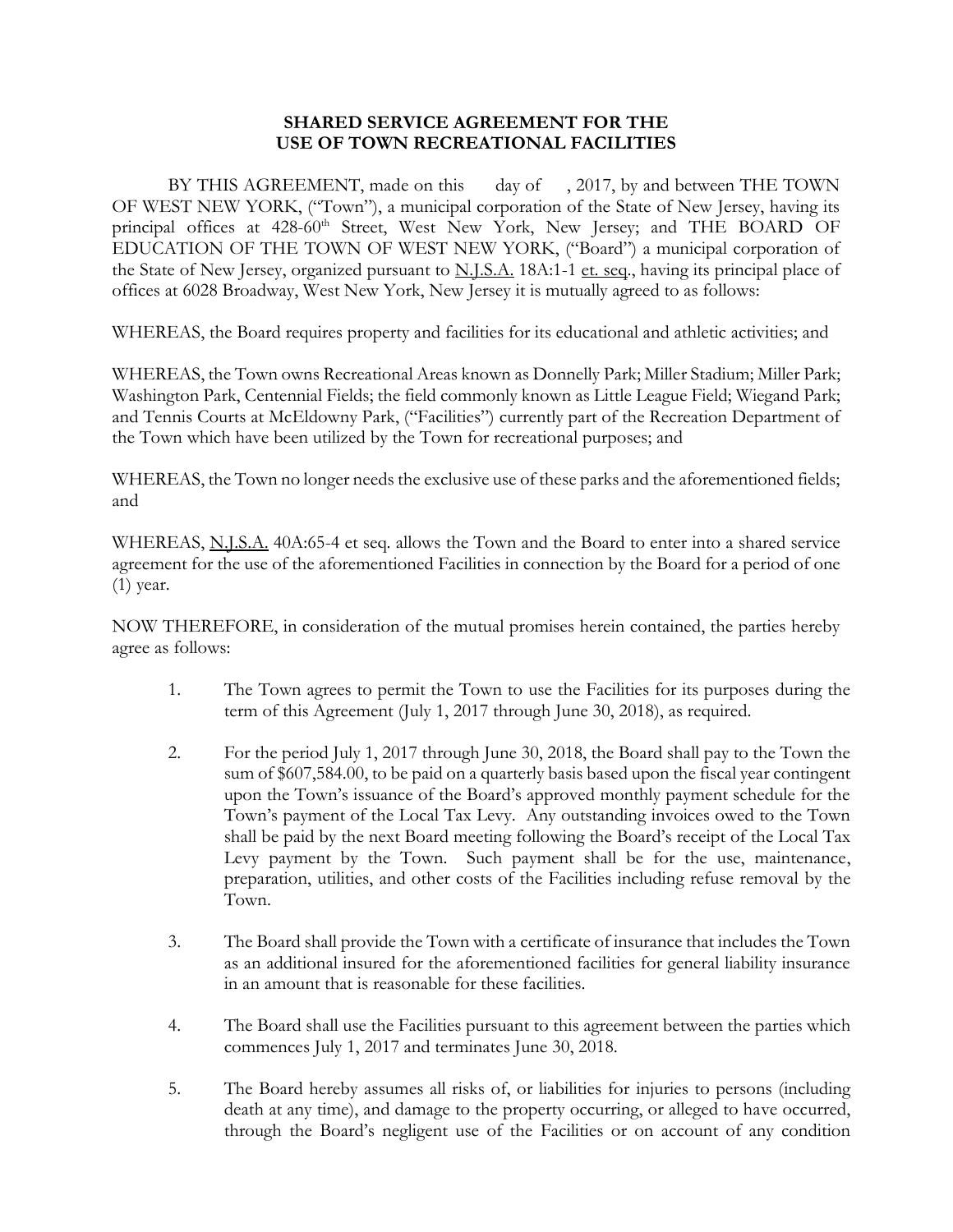created by the Board or occurring during the Board's negligent use of the Facilities, and to the extent of the Board's liability for same, shall indemnify and hold harmless and defend the Town, its elected or appointed officials, and its employees from and against any and all losses and expenses resulting from or in connection with claims, demand, actions, suits, and judgments which may be made, instituted, or recovered against the Town, its elected or appointed officers or employees for the use of the aforementioned Facilities.

- 6. The obligations of this agreement are material to the public anticipated budget revenues and expenditures of each party and neither party to this Agreement shall assign, transfer, its performance without the prior written consent of the other, then and in such event, either party may, at its option, forthwith cancel this Agreement by giving thirty (30) days written notice of same.
- 7. The failure of either party to insist upon strict performance of provisions of this Agreement shall not be construed as a waiver or relinquishment for the future of any such performance, but shall be and remain in full force and effect.
- 8. This agreement shall be construed, governed by, and interpreted in accordance with the laws of the State of New Jersey. In no event shall this Agreement, or any Agreement entered into by either party in furtherance of this Agreement, including any Agreement between the Town and any other party contracting therewith, provide for or permit arbitration of any dispute arising under any condition of this Agreement.
- 9 If any part of this Agreement or application thereof to any person or circumstance shall, for any reason, be adjudged by a Court of competent jurisdiction to be invalid, such Judgment shall not affect, impair, or invalidate the remainder of this Agreement which is hereby declared to be severable. Moreover, to the extent necessary, this Agreement shall be reformed in accordance with the intent of this Agreement so as to permit said Agreement to continue to its expiration.
- 10. Written notices or other communications given under this Agreement shall be by